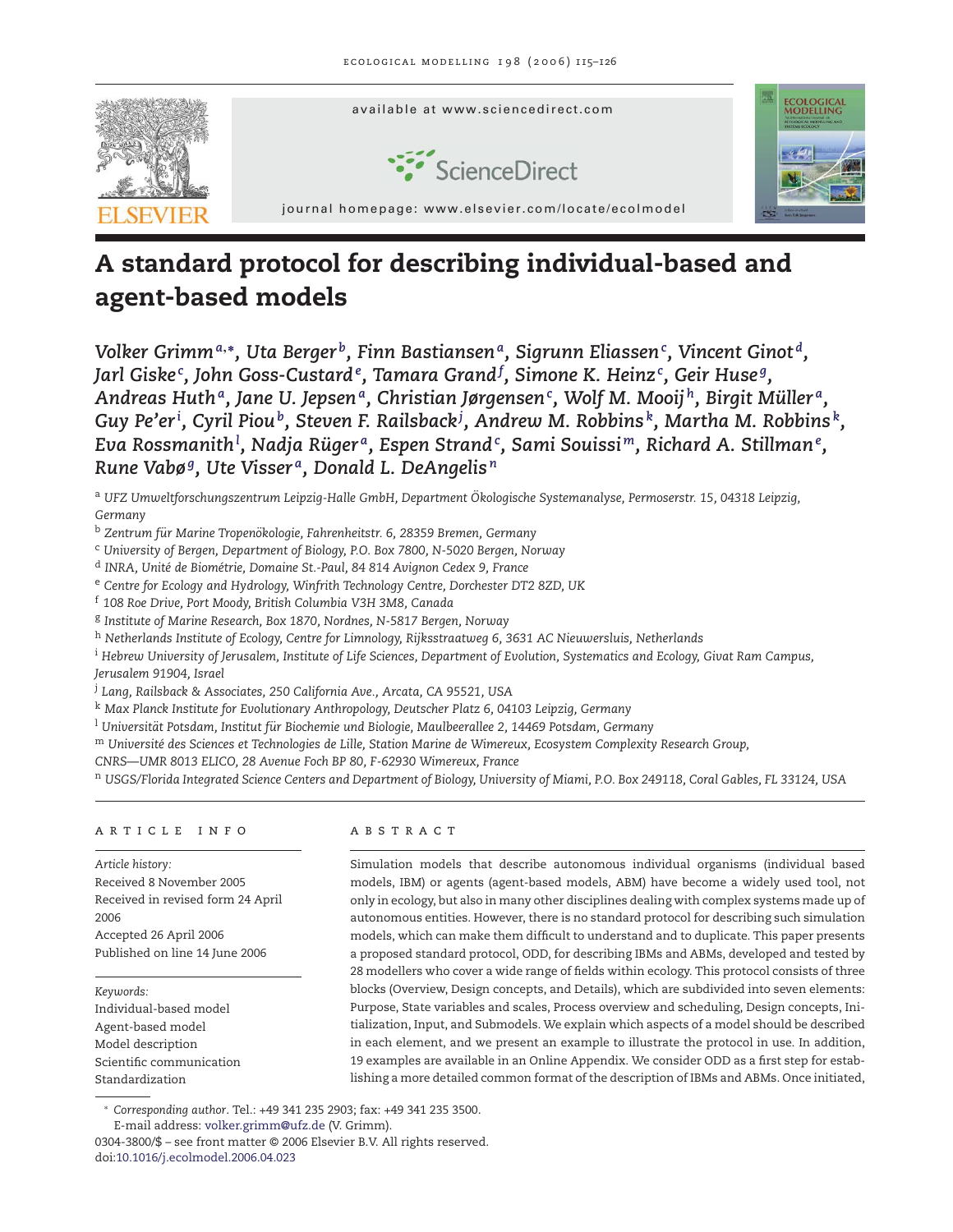the protocol will hopefully evolve as it becomes used by a sufficiently large proportion of modellers.

© 2006 Elsevier B.V. All rights reserved.

## **1. Introduction**

Simulation models that describe individual organisms or, more generally, "agents", have become a widely used tool, not only in ecology (DeAngelis and Gross, 1992; DeAngelis and Mooij, 2005; Grimm, 1999; Grimm and Railsback, 2005; Huse et al., 2002; Shugart et al., 1992; Van Winkle et al., 1993) but also in many other disciplines dealing with complex systems made up of autonomous entities, including the social sciences (Epstein and Axtell, 1996; Gilbert and Troitzsch, 2005), economics (Tesfatsion, 2002), demography (Billari and Prskawetz, 2003), geography (Parker et al., 2003), and political sciences (Axelrod, 1997; Huckfeldt et al., 2004). Individual-based models (IBMs) allow researchers to study how system level properties emerge from the adaptive behaviour of individuals (Railsback, 2001; Strand et al., 2002) as well as how, on the other hand, the system affects individuals. IBMs are important both for theory and management because they allow researchers to consider aspects usually ignored in analytical models: variability among individuals, local interactions, complete life cycles, and in particular individual behaviour adapting to the individual's changing internal and external environment.

However, the great potential of IBMs comes at a cost. IBMs are necessarily more complex in structure than analytical models. They have to be implemented and run on computers. IBMs are more difficult to analyze, understand and communicate than traditional analytical models (Grimm et al., 1999). Particularly critical is the problem of communication. Analytical models are easy to communicate because they are formulated in the general language of mathematics. Their description usually is complete, unambiguous and accessible to the reader. In contrast, published descriptions of IBMs are often hard to read, incomplete, ambiguous, and therefore less accessible. Consequently, the results obtained from an IBM are not easily reproduced (Hales et al., 2003). Science, however, is based on reproducible observations. Solving the problem of how to communicate IBMs can only increase their scientific credibility (Ford, 2000; Lorek and Sonnenschein, 1999).

There are two main and interrelated problems with descriptions of IBMs: (1) there is no standard protocol for describing them and (2) IBMs are often described verbally without a clear indication of the equations, rules, and schedules that are used in the model.

A standard protocol for the description of IBMs would make reading and understanding them easier because readers would be guided by their expectations. Gopen and Swan (1990) explain how understanding is facilitated when writers take readers' expectations into account: readers are better able to absorb information if it is provided in a familiar, meaningful structure. For example, when we read a sentence we expect context at the beginning and the point to be stressed at the end. Likewise, when we read a paper describing an analytical model, we expect to see several equations and definitions of the variables, then a table of parameter values. But when we start reading an IBM-based paper we start without the expectation of a familiar structure. As a consequence, we have to read the entire model description in every detail, even if at first we only want to have a general idea of the model's purpose, structure and processes. This makes reading many IBM descriptions cumbersome and inefficient. Moreover, if we want to critically assess a model or re-implement it, wholly or in part, we must tediously transform the verbal model description into explicit equations, rules, and schedules before implementing it in our own program. Even the many clear and useful IBM descriptions that certainly exist do not entirely solve the communication problem because different authors use different protocols. Thus, a priori, we do not know where in the model description we should expect to find particular information.

Lengthy verbal descriptions are the second reason why many IBM descriptions are so cumbersome. Often we find a mixture of general considerations, verbal descriptions of processes, and lengthy justifications of the specific model formulations chosen. All this makes it hard to extract the information relevant for understanding and implementing the model. But this need not be. Three very successful IBMs, which have been re-used and modified in numerous follow-up models, describe their basic model processes in equations: the JABOWA forest model of Botkin et al. (1972) and Shugart (1984), which gave rise to a full pedigree of so-called "gap models" (Liu and Ashton, 1995); the fish cohort model of DeAngelis et al. (1980), which initiated large research projects using IBMs (Tyler and Rose, 1994; Van Winkle et al., 1993); and the fish school model of Huth and Wissel (1992, 1994), which was independently re-implemented and modified several times (e.g., Inada and Kawachi, 2002; Kunz and Hemelrijk, 2003; Reuter and Breckling, 1994). The success of these three models seems to a large degree to be due to the fact that their extensive use of the language of mathematics allowed them to be easily reproduced.

We conclude that what we badly need is a standard protocol for describing IBMs which combines two elements: (1) a general structure for describing IBMs, thereby making a model's description independent of its specific structure, purpose and form of implementation (Grimm, 2002) and (2) the language of mathematics, thereby clearly separating verbal considerations from a mathematical description of the equations, rules, and schedules that constitute the model. Such a protocol could, once widely used, guide both readers and writers of IBMs.

In this article we propose a standard protocol for describing IBMs (including agent-based models, multi-agent simulation, or multi-agent systems; see Discussion). The basic idea of the protocol was proposed by Grimm and Railsback (2005) and then discussed during an international workshop on individual-based modelling held in Bergen, Norway, in the spring of 2004. Most participants of that workshop are among the authors of this article, leading to 28 authors from seven different countries. The work of the authors covers a wide range of fields within ecology (e.g., marine, terrestrial, plant, animal, behaviour, population, forest, theory, conservation, etc.), and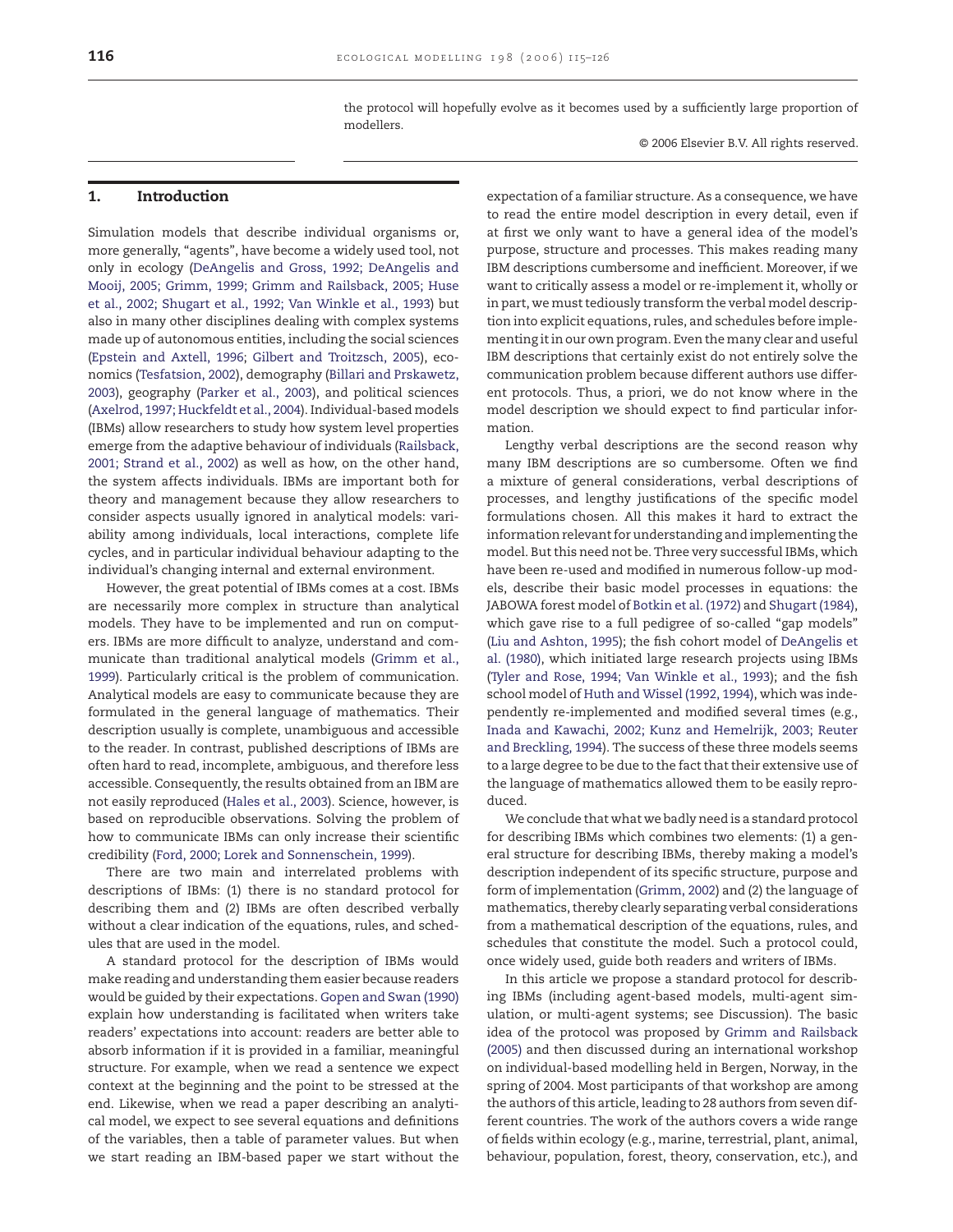| <b>Overview</b> | <b>Purpose</b>                  |
|-----------------|---------------------------------|
|                 | State variables and scales      |
|                 | Process overview and scheduling |
| Design concepts | <b>Design concepts</b>          |
| <b>Details</b>  | Initialization                  |
|                 | Input                           |
|                 | <b>Submodels</b>                |

**Fig. 1 – The seven elements of the ODD protocol, which can be grouped into the three blocks: Overview, Design concepts, and Details.**

the authors have altogether been involved in the writing of more than 200 IBM-based papers.

We agreed to test and refine the standard protocol proposed by Grimm and Railsback (2005) by applying it to our own models: every author, or team of co-authors, rewrote one of their existing model descriptions using the new standard protocol. The set of 19 models used in this test differs widely in scope, structure, complexity, and implementation details (see Online Appendix). As a result of the test applications, the protocol was slightly revised.

Here, we first present the standard protocol, which Grimm and Railsback (2005) refer to as the PSPC + 3 protocol. The abbreviation "PSPC" referred to the initials of first four elements of the protocol (purpose, structure, process, concepts) and "+3" referred to the remaining three elements. In the revised protocol, however, the names of some elements have been changed. We are therefore using a new acronym, "ODD", which stands for the three blocks of elements 'Overview', 'Design concepts', and 'Details' (Fig. 1).

Then we present an example application of the protocol, and summarize our experience with test applications in a list of frequently asked questions which provides practical hints for using the protocol. Finally we discuss both our experience with the test applications and ODD's potentials and limitations and how it could contribute to further unification of the formulation and implementation of IBMs.

# **2. The ODD protocol**

The basic idea of the protocol is always to structure the information about an IBM in the same sequence (Fig. 1). This sequence consists of seven elements that can be grouped in three blocks: Overview, Design concepts, and Details (as a mnemonic, this sequence can be referred to as the ODD sequence). The overview consists of three elements (purpose, State variables and scales, process overview and scheduling), which provide an overview of the overall purpose and structure of the model. Readers very quickly can get an idea of the model's focus, resolution and complexity. After reading the overview it should be possible to write, in an objectoriented programming language, the skeleton of a program that implements the IBM described. This skeleton includes the declaration of all objects (classes) describing the models entities (different types of individuals or environments) and the scheduling of the model's processes.

The block or element "Design concepts" does not describe the model itself, but rather describes the general concepts underlying the design of the model. The purpose of this element of the protocol is to link model design to general concepts identified in the field of Complex Adaptive Systems (Grimm and Railsback, 2005; Railsback, 2001). These concepts include questions about emergence, the type interactions among individuals, whether individuals consider predictions about future conditions, or why and how stochasticity is considered. By referring to such general design concepts, each individual-based and agent-based model is integrated into the larger framework of the science of Complex Adaptive Systems.

The third part of ODD, Details, includes three elements (initialization, input, submodels) that present the details that were omitted in the overview. In particular, the submodels implementing the model's processes are described in detail. All information required to completely re-implement the model and run the baseline simulations should be provided here. If space in a journal article is too limited, Online Appendices or separate publications of the model's details should be provided.

The logic behind the ODD sequence is: context and general information is provided first (Overview), followed by more strategic considerations (Design concepts), and finally more technical details (Details).We can help readers understand our IBMs by always using this structure: a standard protocol that provides the information in an order that allows the reader to easily build on their previous understanding. Below, the seven elements of ODD are described. A template document of the ODD protocol is provided in the Online Appendix.

#### *2.1. Purpose*

The purpose of a model has to be stated first because without knowing it, readers cannot understand why some aspects of reality are included while others are ignored. Usually, the context and purpose of a model are provided in the introduction of an article, but it is nevertheless important to have a clear, concise and specific formulation of the model's purpose because it provides a guide for what to expect in the model description that follows. Thus, this element informs about why you need to build a complex model, and what, in general and in particular, you are going to do with your model.

#### *2.2. State variables and scales*

What is the structure of the model system? For example, what kind of low-level entities (e.g., individuals, habitat units) are described in the model? How are they described? What hierarchical levels exist? How are the abiotic and biotic environments described? What is the temporal and spatial resolution and extent of the model system?

First, the full set of state variables should be described. The term 'state variables' refers to low-level variables that characterize the low-level entities of the model, i.e. individuals or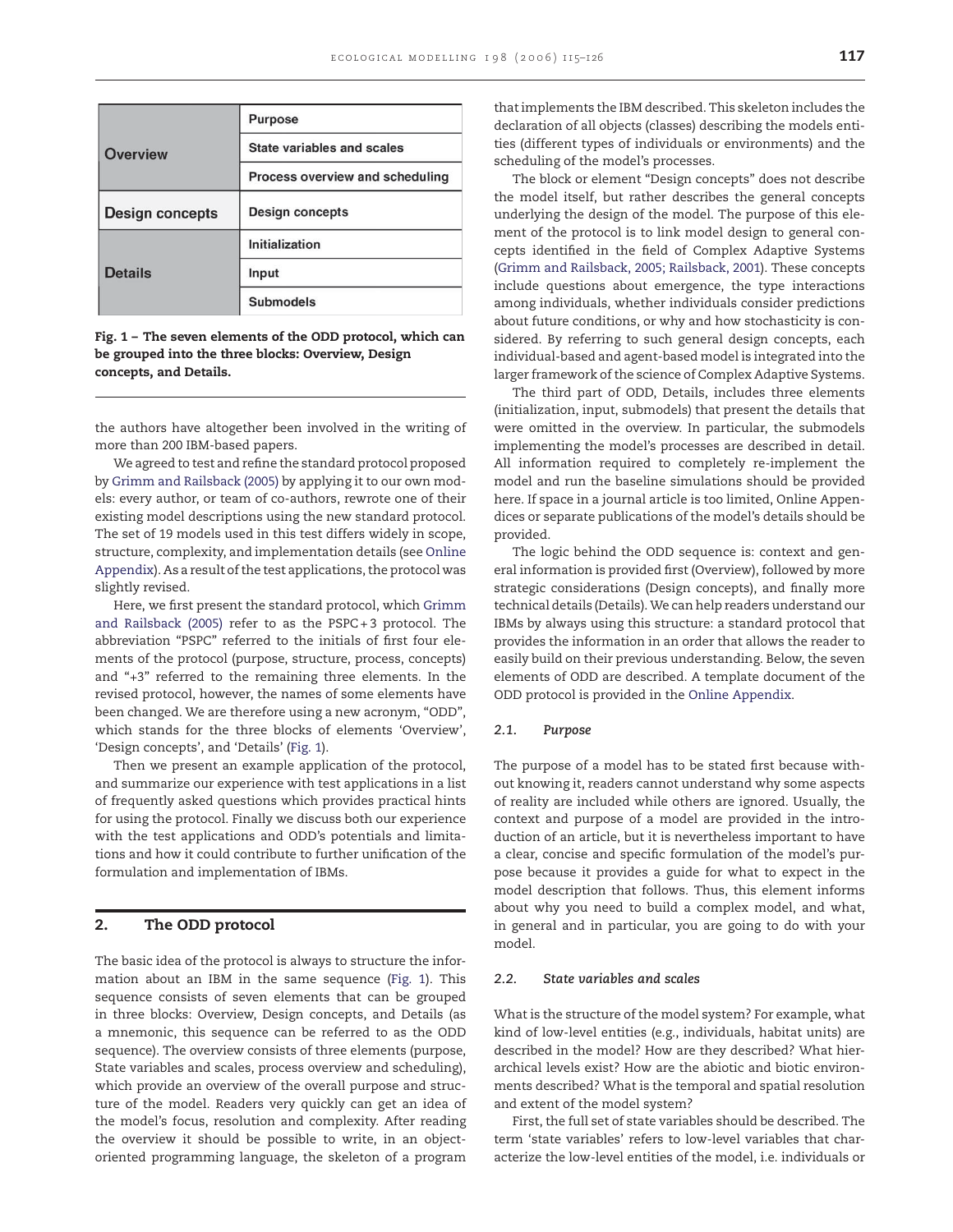habitat units. For example, individuals might be characterized by a number of characteristics: age, sex, social rank, location, parents; habitat units might be characterized by location, soil type, predation risk (for a certain species), percentage cover.

It is important not to confuse low-level state variables with auxiliary, or aggregated, variables, such as population size or average food density in a given area. Auxiliary variables contain information that is deduced from low-level entities and their low-level state variables. Population size, for example, is simply the number of individuals; age structure is a histogram taken from the age of all individuals; average food density is the average of the amount of food in every habitat unit in a given region. In contrast, low-level state variables cannot be deduced from other low-level state variables, because they are elementary properties of model entities. Age, sex and location, for example, cannot be deduced from any other variable but are elementary properties of an individual. In other words, auxiliary variables aggregate information from model entities, whereas low-level state variables describe elementary properties of the model's entities.

If the set of (low-level) state variables is large, as is the case with many IBMs, it should preferably be presented in a table in which the variables are grouped according to the entities represented in the model (e.g., individuals, habitat units, abiotic environment). Another option is to use class diagrams of the Unified Modeling Language (UML; Fowler, 2003). Once readers know the full set of (low-level) state variables, they have a clear idea of the model's structure and resolution, such as the level of detail the individuals are described with. It is daunting to find how difficult it is to extract the full set of state variables from many existing IBM descriptions.

Second, the higher-level entities should be described: for example a population consisting of individuals, a community consisting of populations, or a landscape consisting of habitat units.

Finally, in addition to the state variables, the scales addressed by the model should be stated, i.e. length of time steps and time horizon, size of habitat cells (if the model is grid-based), and extent of the model world (if the model is spatially explicit). The reason why these scales have been selected should briefly be explained, because choosing the scale is a fundamental decision determining the design of the entire model. The dimensions must be clearly defined for all parameters and variables in the tables, to avoid confusion and inconsistencies and allow model reproduction. With spatially explicit models that include spatial heterogeneity, a figure representing the model area in a typical configuration can be useful.

#### *2.3. Process overview and scheduling*

To understand an IBM, we must know which environmental and individual processes are built into the model; examples are food production, feeding, growth, movement, mortality, reproduction, disturbance events, and management. At this stage, a verbal, conceptual description of each process and its effects is sufficient because the main purpose of this element of ODD is to give a concise overview. If the number of processes included in the model is large, a table listing the processes might be useful.

In addition, the scheduling of the model processes should be described. This deals with the order of the processes and, in turn, the order in which the state variables are updated. More specific questions include: How is time modelled in the IBM—using discrete time steps, continuous time, or both? Is dynamic scheduling used for events that happen quickly compared to the model's time step and are highly dependent on execution order (Grimm and Railsback, 2005)? What model processes or events are grouped into actions that are executed together? Do these actions produce synchronous or asynchronous updating of the state variables? How are actions that actually happen concurrently in nature executed in the model? What actions are on a fixed schedule, and in what order? Are some actions executed in random order? What is the basis for these scheduling decisions?

In many cases it will be convenient to visualize scheduling by using flow charts. Freeware software is available for producing flow charts, and some accepted conventions of drawing flow charts should be followed. Flow charts must, however, correspond literally to the flow of processes in the model, otherwise they make it virtually impossible to re-implement the model. In fact, for dynamic scheduling (e.g., Zeigler et al., 2000) flow charts might actually hinder understanding; pseudo-code describing the structure of the simulation program is an alternative (see, for example, Pitt et al., 2003).

#### *2.4. Design concepts*

The design concepts provide a common framework for designing and communicating IBMs. They are explained in more detail in Grimm and Railsback (2005) and in the Appendix "Design concepts" in the Online Archive; this Appendix also includes a more detailed checklist of questions regarding design concepts. Here we only provide a short checklist which should be followed when describing (and designing) an IBM. Those items of the checklist that do not apply should simply be left out in the model description; an example would be if the model includes no collective agents, such as a herd or family group. The sequence of the checklist items – in contrast to the seven elements of ODD – is not meant to be compulsory but may be shuffled if considered necessary.

*Emergence*: Which system-level phenomena truly emerge from individual traits, and which phenomena are merely imposed?

*Adaptation*: What adaptive traits do the model individuals have which directly or indirectly can improve their potential fitness, in response to changes in themselves or their environment?

*Fitness*: Is fitness-seeking modelled explicitly or implicitly? If explicitly, how do individuals calculate fitness (i.e., what is their fitness measure)? In agent-based models that do not address animals or plants, instead of fitness other "objectives" of the agents should be considered here (e.g. economic revenue, pollution control).

*Prediction*: In estimating future consequences of their decisions, how do individuals predict the future conditions they will experience?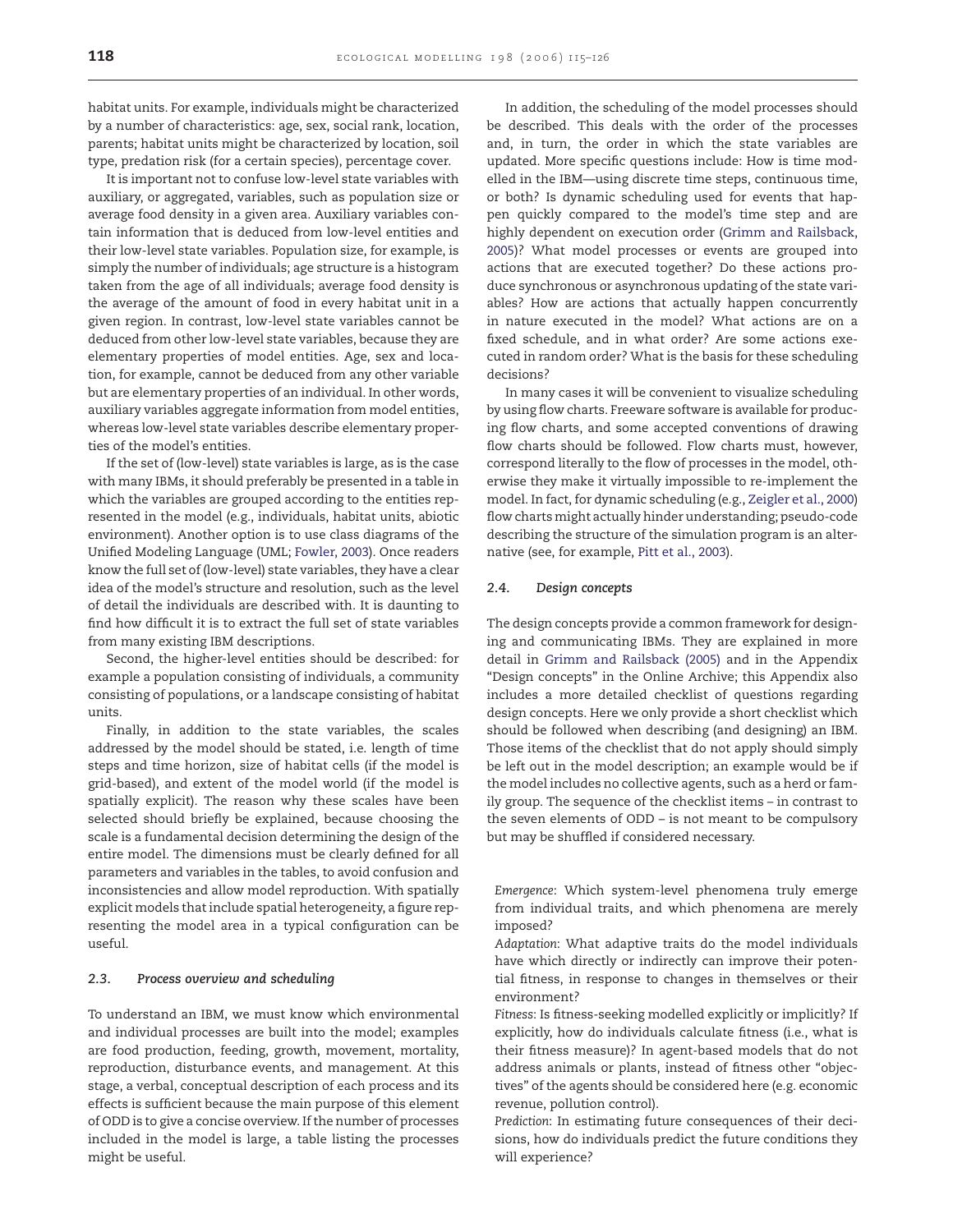*Sensing*: What internal and environmental state variables are individuals assumed to sense or "know" and consider in their adaptive decisions?

*Interaction*: What kinds of interactions among individuals are assumed?

*Stochasticity*: Is stochasticicity part of the model? What are the reasons?

*Collectives*: Are individuals grouped into some kind of collective, e.g. a social group?

*Observation*: How are data collected from the IBM for testing, understanding, and analyzing it?

#### *2.5. Initialization*

This deals with such questions as: How are the environment and the individuals created at the start of a simulation run, i.e. what are the initial values of the state variables? Is initialization always the same, or was it varied among simulations? Were the initial values chosen arbitrarily or based on data? References to those data should be provided. Communicating how IBMs are initialized can be important if peers want to re-implement the IBM and reproduce the simulation experiments reported.

#### *2.6. Input*

The dynamics of many IBMs are driven by some environmental conditions which change over space and time. A typical example is precipitation, which may vary over time (seasons, years) and space (different spatial patterns of rainfall in different regions), and management, e.g. harvesting regimes (management might also be addressed in the section "simulation experiments", which usually will follow the model description). All these environmental conditions are "input", i.e. imposed dynamics of certain state variables. The model output gives the response of the model to the input. Readers need to know what input data are used, how they were generated and how they can be generated or obtained. To really achieve full reproducibility it might be necessary to provide (in online archives) the input files that you used yourself, including even the random number used as seed.

#### *2.7. Submodels*

Here, all submodels representing the processes listed above in "Process overview and scales" are presented and explained in detail, including the parameterization of the model. But, given the space limitations of journals, how can we make the detailed model description easy to understand, easy to use for re-implementing the model, and nevertheless complete? The answer partly depends on the complexity of the model, but in general we propose that two versions of the detailed model description be written:

1. The mathematical "skeleton" of the model. This skeleton consists of the model equations and rules and one or more tables presenting the model parameters and their dimensions. Verbal explanations of the equations and rules should be kept to a minimum: parameters have of course to be explained, but longer explanations of why this specific model formulation was chosen, how the parameters were determined, etc., do not belong here. If the list of equations and rules is too long, it should be presented in an Online Appendix.

2. A full model description. This version has exactly the same structure as the "skeleton" (i.e., the same subtitles and equation numbers), but now each equation and parameter is verbally explained in full detail and deals with questions such as: What specific assumptions are underlying the equations and rules? How were parameter values chosen? How were submodels tested and calibrated? Ideally, the two versions of the detailed model description could be presented in the same document, with the more detailed verbal descriptions hidden to readers in version one but visible in version two. (This technique is partly used in the HTML model description of Deutschman et al. (1997) where readers can chose links providing more detailed information.)

For most IBMs, the second version will be too long to be included in a journal paper. Grimm and Railsback (2005) suggest two solutions to this problem. One is to use the online or electronic archives of the journal; an increasing number of journals are providing online archives. The other is to publish the full model description (version two) in an extra paper or a technical report which is accessible via the Internet.

## **3. Sample application of ODD**

Here we present a sample application of ODD to an individualbased population model of the alpine marmot, *Marmota marmota* (Grimm et al., 2003; Dorndorf, 1999). For reasons of space limitations, we here chose a relatively simple model that describes many processes empirically by using probabilities, for example 'mortality'. The Online Appendix contains examples of much more complex models that represent many processes mechanistically. The following example is a revised version of a model description given in Grimm et al. (2003).

#### *3.1. Purpose*

The purpose of the model is to understand how the social behaviour of the marmots – in particular territoriality, reproductive suppression, and hibernation as a group – affects population dynamics and in particular extinction risk if populations are small.

## *3.2. State variables and scales*

The model comprises four hierarchical levels: individual, territory, (meta)population, and environment. Individuals are characterized by the state variables: identity number, age, sex, identity of the territory where the individual lives, and social rank. Newborns have the additional state variable weaning weight, which affects their mortality. Individuals which have not completed their first winter are referred to as juveniles; 1-year-olds as yearlings, and all others as adults. Apart from this, social rank is the main attribute which tells the difference between dominant and subdominant adults (Table 1).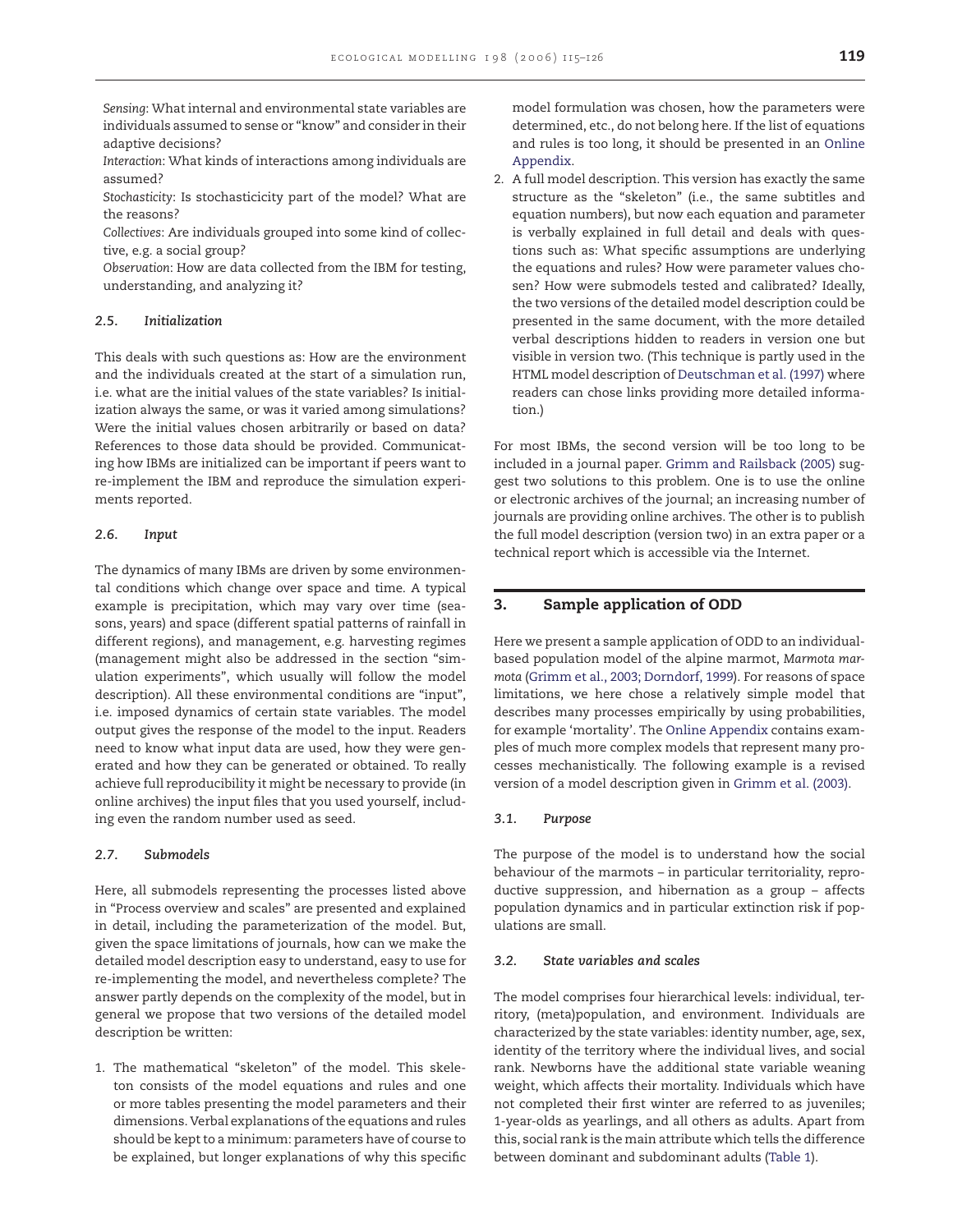#### **Table 1 – Overview of processes, parameters and default values of parameters of the marmot model**

| Parameter                                                                   | Value          |
|-----------------------------------------------------------------------------|----------------|
| Number of territories                                                       | 22             |
| Age of sexual maturity (years)                                              | $\overline{2}$ |
| Winter mortality                                                            |                |
| Mean of the winter strength distribution (days)                             | 117            |
| Standard deviation of the winter strength<br>distribution (days)            | 10.2           |
| Mean of the territory quality distribution (days)                           | 0              |
| Standard deviation of territory quality distribution<br>(days)              | 8.4            |
| Mean of the weaning date distribution (days)                                | 185.5          |
| Standard deviation of the weaning date<br>distribution (days)               | 6.6            |
| Winter mortality of floaters                                                | 0.9            |
| Recolonization                                                              |                |
| Dispersal probability at age 2                                              | 0.2            |
| Dispersal probability at age 3                                              | 0.7            |
| Dispersal probability at age 4                                              | 0.5            |
| Dispersal probability at age 5                                              | $\mathbf{1}$   |
| Probability to inherit a vacant dominant position<br>at home                | 0.2            |
| Probability to occupy a vacant dominant position<br>in the neighbourhood    | 0.3            |
| Probability to occupy a vacant dominant position<br>further away than 500 m | 0.5            |
| Eviction                                                                    |                |
| Eviction probability of dominant animal                                     | 0.15           |
| Reproduction                                                                |                |
| Reproduction probability of a dominant female                               | 0.64           |
| Mean of the litter size distribution                                        | 3.3            |
| Standard deviation of the litter size distribution                          | 1.43           |
| Sex ratio in a litter                                                       | 0.58           |
| Summer mortality                                                            |                |
| Summer survival of juveniles                                                | 0.9            |
| Summer survival of yearlings                                                | 0.94           |
|                                                                             |                |

If not otherwise specified, these default values are used (from Grimm et al., 2003, after Dorndorf, 1999). Dimensionless parameters are either numbers or probabilities; for parameter tables with a stronger focus on the dimensions of the parameters, see examples in the Online Appendix.

A territory may be occupied by a social group of marmots and contains one hibernaculum used by this group during winter. A territory is characterized by the state variables: identity number, the number and list of individuals present, and its quality. If the number of individuals is zero, the territory is referred to as 'empty', i.e. space which has become vacant due to the extinction of a social group. Thus, territories may be recolonized just like empty patches in metapopulations. 'Quality' is an attribute characterizing habitat heterogeneity with respect to the harshness of overwintering conditions, indicated by the date in spring when a territory becomes snowfree.

The population is composed of several territories or social groups, respectively. Populations are characterized by size, the number of social groups, and the number and list of territories. In addition, a "floater pool" keeps track of both all subdominants which have left their home territory and dominants which have been evicted. The spatial structure is taken into



**Fig. 2 – Spatial arrangement of territories in the model. Territories which are closer than 500m to each other are linked by lines, indicating the chance of subdominants recolonizing vacant dominant positions within this neighbourhood without undertaking long-distance dispersal. The different grey scales of the territories indicate different habitat qualities of the territories (from Grimm et al., 2003, after Dorndorf, 1999).**

account by specifying the linkages to neighbouring territories. A neighbouring territory is defined as a territory within the distance of 500 m. The number of linkages may vary between zero and six (Fig. 2). Clusters of neighbouring territories compose a local metapopulation. Several clusters make up the regional metapopulation of the alpine marmot (Fig. 2). As distances between clusters are greater than 500 m, only dispersing subdominants will cross this distance. On this spatial scale beyond 500 m the model is not spatially explicit but the dispersers may reach any cluster of territories within the model area. This restricts the extent of the area that can be described by the model to several square kilometres.

The highest hierarchical level in the model is the abiotic environment and its fluctuations. Since the severity of winter, indicated by the date when territories become snow-free, is the most important aspect in the life of marmots, the abiotic environment in the model is characterized by this date. The date when a territory becomes snow-free is referred to as 'winter strength'; it is drawn from a normal distribution and modulated by the quality of the territories.

#### *3.3. Process overview and scheduling*

The model proceeds in annual time steps. Within each year or time step, seven modules or phases are processed in the following order: winter mortality, eviction, inheritance, dispersal,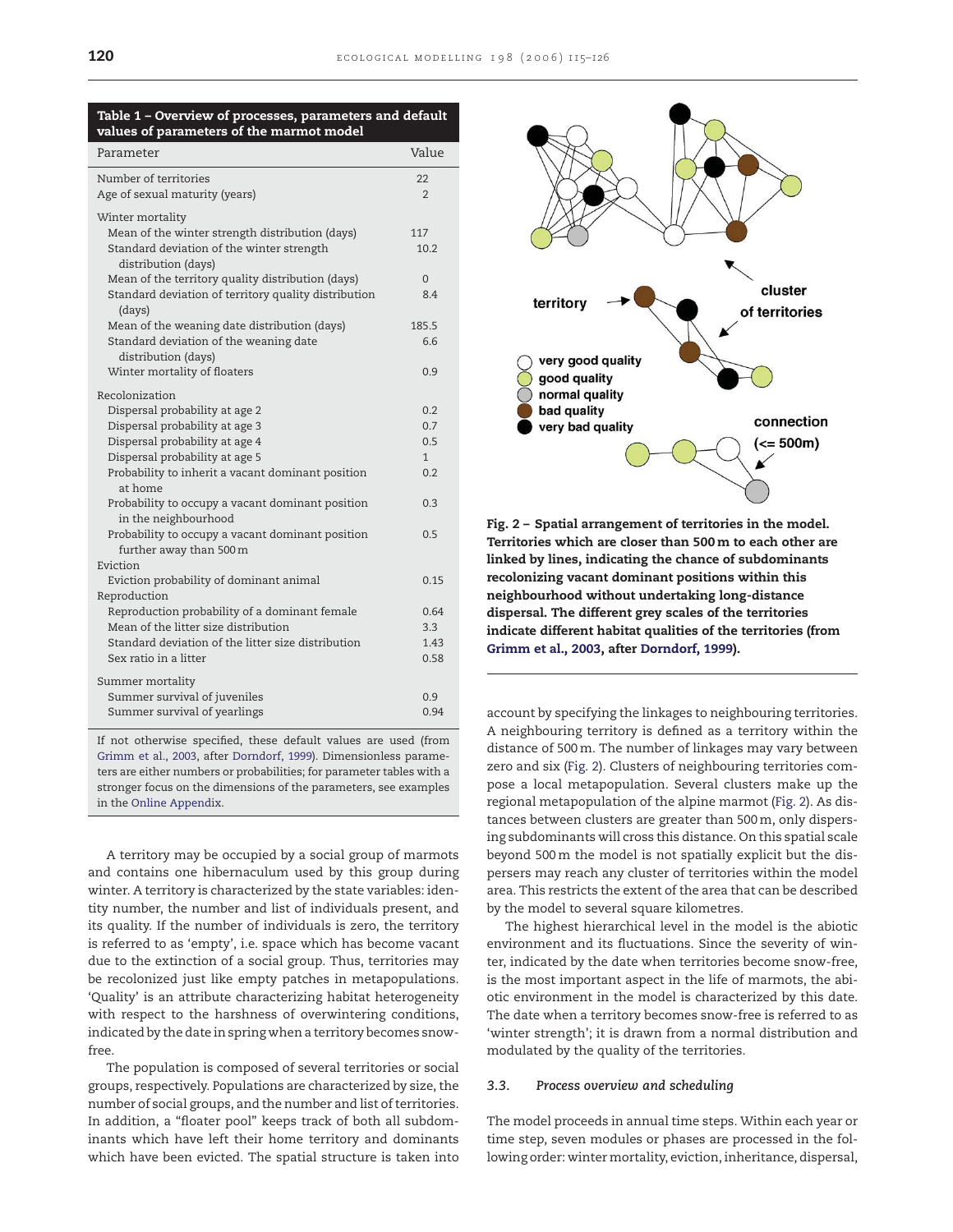

**Fig. 3 – Life history of the model marmots showing the transitions between different age and social classes, as well as the processes which cause these transitions (from Grimm et al., 2003, after Dorndorf, 1999).**

re-colonization of vacant dominant positions, reproduction, and summer mortality. Within each module, individuals and territories are processed in a random order. The individuals life cycle is depicted in Fig. 3.

## *3.4. Design concepts*

*Emergence*: Population dynamics emerge from the behaviour of the individuals, but the individual's life cycle and behaviour are entirely represented by empirical rules describing, for example, mortality and dispersal rates as probabilities. Adaptation and fitness-seeking are thus not modelled explicitly, but are included in the empirical rules. *Sensing*: Individuals are assumed to know their own sex, age, and social rank so that they apply, for example, their agespecific dispersal probabilities.

*Interaction*: Three types of interactions are modelled implicitly: winter mortality decreases with group size, alpha individuals suppress reproduction of subdominants, and after changes in the alpha male position in the current year,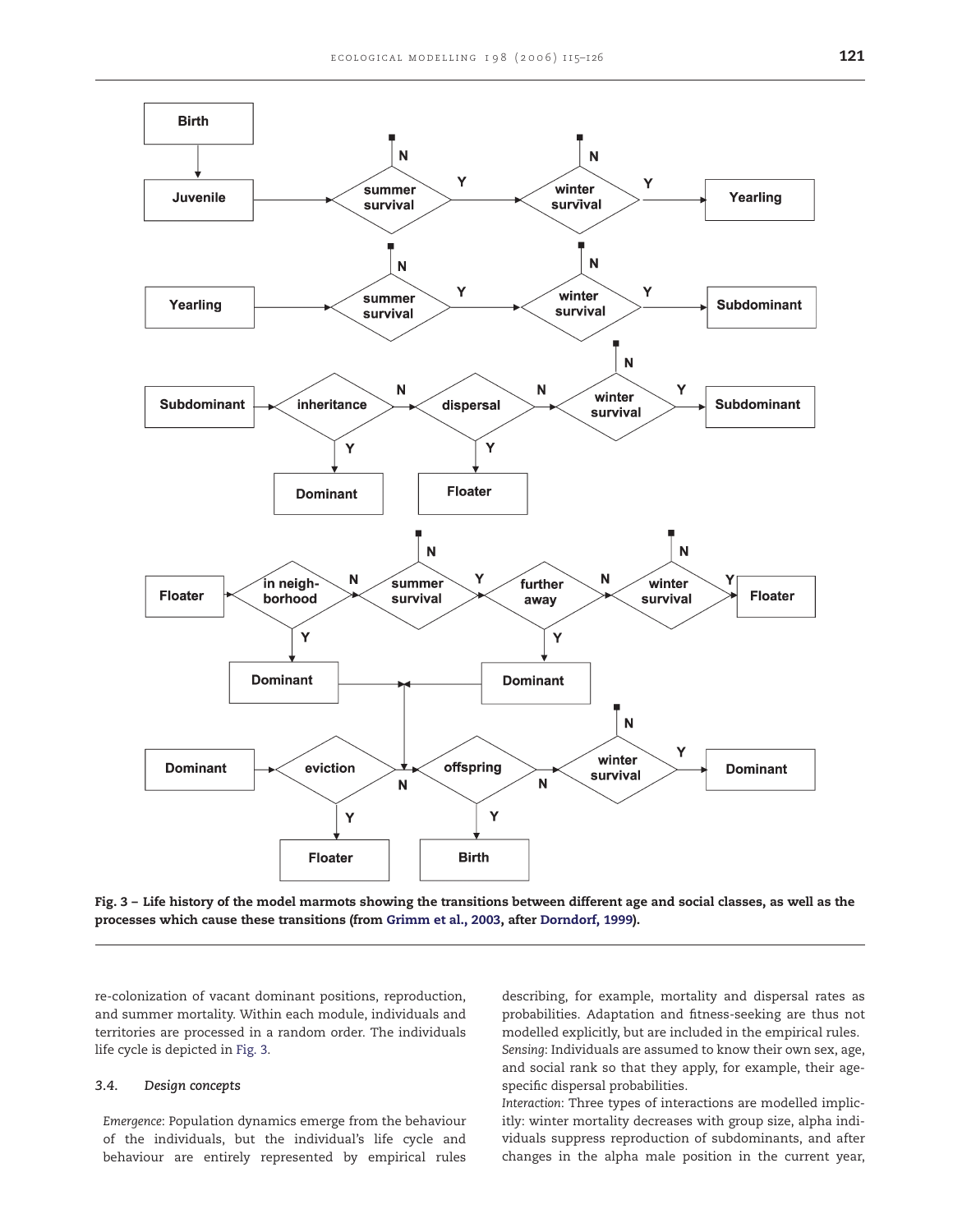the alpha female does not reproduce. One interaction is modelled explicitly: subdominants and individuals from the floater pool can try to evict alpha individuals.

*Stochasticity*: All demographic and behavioural parameters are interpreted as probabilities, or are drawn from empirical probability distributions. This was done to include demographic noise and because the focus of the model is on population-level phenomena, not on individual behaviour. Winter strength was taken from a truncated normal distribution in order to include environmental noise (i.e., variation of the population's growth rate driven by fluctuations of abiotic conditions). Likewise, habitat quality was taken from a truncated normal distribution in order to include spatial heterogeneity.

*Observation*: For model testing, the spatial distribution of the individuals was observed process by process. For model analysis, only population-level variables were recorded, i.e. group size distribution, population size over time, and time to extinction (using the "ln(1 − *P*0) plot" of Grimm and Wissel, 2004).

## *3.5. Initialization*

Each territory was initially occupied with a 5-year-old couple of dominants and both a 1-year-old male and female subdominant. The evaluation of each simulation run started in the first year when the number of model adults was equal to the number of adults observed in the first year of the field study.

#### *3.6. Input*

In general model analysis, each year winter strength is drawn from a normal distribution with an empirically determined mean and standard deviation (mean = 117 days of the year for territories in the study area, s = 10.2 days). This overall winter strength is modified by differences in overwintering conditions among territories, i.e., from a normal distribution with a mean of zero and a standard deviation of 8.4 days. This means that territories which have a higher quality than the mean become snow-free a certain number of days earlier than specified by the overall winter strength, whereas territories of lower quality become snow-free later.

#### *3.7. Submodels*

*Winter mortality*: For dominant marmots, winter mortality – interpreted as the probability of dying in a certain winter – is determined from the long-term data set by logistic regression:

$$
P_{\text{ter}} = [1 + \exp(6.82 - 0.286A - 0.028WS + 0.395SUBY)]^{-1}
$$
\n(1)

where *A* is the age, WS winter strength, and SUBY is the number of subdominants (including yearlings) present in a group. Eq. (1) states that the winter mortality of dominants increases with the severity of overwintering conditions and with age, but decreases with the number of subdominants and yearlings.

Similarly, winter mortality for subdominants (including yearlings) is:

$$
P_{\text{sub}} = [1 + \exp(7.545 - 0.038WS)]^{-1}
$$
 (2)

For juveniles, we found in addition a significant influence of weaning weight on winter mortality:

$$
P_{\text{new}} = [1 + \exp(-1.014 - 0.024\text{WS} + 0.008\text{WW} + 0.613\text{SUB})]^{-1}
$$
\n(3)

with WW being the weaning weight (see below, *Reproduction*) and SUB the number of subdominants (excluding yearlings). Thus, the place where sociality comes into play in our model is in Eqs. (1) and (3) via the variable SUB.

Two additional model rules take into account further processes affecting mortality. Firstly, in groups without subdominants and yearlings, the dominant couple had a higher risk of mortality than specified by Eq. (1). Whether the first dominant marmot (which is chosen randomly) dies or survives is determined according to the mortality specified in Eq. (1). If it dies its partner has an increased probability of dying of  $P' = 0.66$ . If this partner dies as well, the newborns – if present – will also die in turn. To avoid that this rule introduces a higher total mortality than specified in Eq. (1), for the case that the first partner survives the mortality of the second partner had to be modified (see Online Appendix).

The second model modification concerning winter mortality introduces the probability *P<sub>C</sub>*, which takes into account the extinction of entire social groups due to local catastrophes during winter. We use a value of  $P_C = 0.004$ . Finally, we assume a winter mortality of the floaters which failed to take over a new territory during the summer as  $P_{\text{floatwinter}} = 0.9$ .

*Eviction*: Dominant positions may become vacant not only due to winter mortality but also because the existing dominant animal has been evicted by a subdominant group member or a floater. We assume that dominant individuals are evicted with a probability of  $P_{EV}$  = 0.15 and that all evicted animals enter the floater pool.

The following three modules of the model describe how dominant positions which became vacant due to winter mortality and eviction are reoccupied by subdominants or dispersers. *Inheritance*: The oldest subdominant animal has a probability of  $P_{IN} = 0.22$  of taking the dominant position. If this animal fails or if there is no subdominant in the territory, the dominant position remains vacant and can be taken over by a floater (see below).

*Dispersal*: Most of the subdominants willing to disperse leave their home territory in spring. The probability of leaving depends on age and is directly taken from Table 2. Dispersed animals are compiled in a list called the "floater pool". This list is used to handle the assignment of free dominant positions to floaters. Note that the floater pool contains both true floaters which disperse beyond 500 m and are subject to dispersal mortality during summer, and animals which will take over a dominant position in the neighbourhood.

*Recolonization*: In the model, recolonization is implemented by the following suite of rules. The first rule decides with a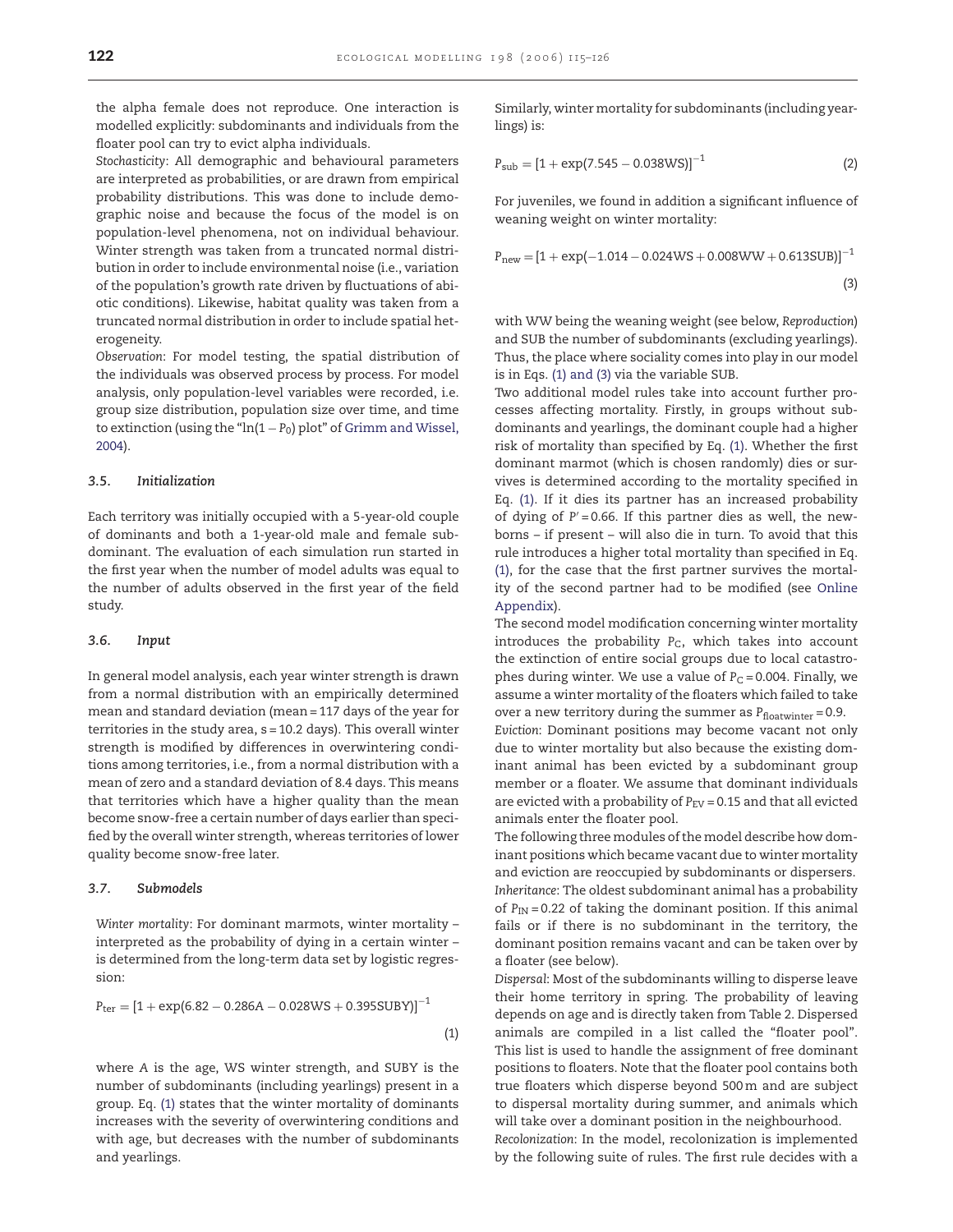probability of  $R_N = 0.5$  whether a vacant dominant position is reoccupied by a marmot that comes from a neighbouring territory. If this is the case, the floater pool is searched (in a random order) for such an animal, and if no animal is found the dominant position remains vacant. After repeating this procedure for each vacant dominant position, the remaining animals in the floater pool are treated as true floaters and have a dispersal mortality of  $P_D = 0.3$ , i.e. about 30% of the remaining floaters die before the next model rules are applied.

The next rule is analogous to the first rule, but this time each of remaining true floaters is allowed to occupy an available dominant position with a probability of  $R_F = 0.5$ . Finally, the last rule of this module checks territories where the dominant positions are still unoccupied for the presence of sexually mature animals. If one is found, the oldest subdominant animal moves into the dominant position.

*Reproduction*: Only when a dominant male and female are present in a territory reproduction can take place. The probability of a dominant female having offspring is 0.64 (Hackländer and Arnold, 1999). The mean litter size (L) is 3.3 and standard deviation is 1.43. The mean weaning weight (WW<sub>mean</sub>) is 536 g (S.D. = 126.3 g) but decreases with litter size. Therefore a regression model is used to assess a mean weaning weight depending on litter size *<sup>L</sup>* (WWmean = 680.23 <sup>−</sup> 35.24*L*, *<sup>R</sup>*<sup>2</sup> = 0.143, *<sup>P</sup>* < 0.001). In the model, litter size and weaning weight are drawn from normal distributions (in the case of litter size, discretized and truncated to the interval [1,6]) with the means and standard deviations specified. The sex of offspring is determined by chance with a bias of 0.58 towards males. We assume that no reproduction occurs if the holder of a male dominant position has changed during the current year.

*Summer mortality*: Summer mortality rates are only known from the field for juveniles and yearlings. Summer mortality of resident adults is low but hard to quantify. The summer mortality of adults is thus indirectly and implicitly taken into account in the probabilities of eviction and dispersal mortality. Newborns and yearlings die during summer with a probability of 0.11 and 0.07, respectively.

## **4. Practical hints for using ODD**

During the test of the protocol, several questions arose that are not answered by the description of the protocol itself. The following list of questions is thus organized in the style of "Frequently Asked Questions" (FAQ). We plan to maintain this list on a webpage devoted to ODD. The evolving FAQ could be the basis of future developments of the protocol.

## *4.1. Are scenarios, simulation experiments, and sensitivity analysis part of the protocol?*

No. The protocol is designed to describe the basic model. It corresponds to the "Materials" part of an article presenting empirical work. We recommend including a section entitled "simulation experiments" following the description of the model. This section would correspond to the classical "Methods" part of research articles. Simulation models are experimental systems (Peck, 2004), and scenarios, sensitivity or uncertainty analysis, etc. are all just that: simulation experiments that are carefully designed to test a certain hypothesis. This hypothesis or purpose of the experiment should clearly be stated.

## *4.2. Should the elements of ODD always be presented in the given sequence?*

Yes, definitely. This is the main idea of the protocol: first providing a comprehensive overview; then explaining the design concepts underlying the model, and finally presenting all details that are necessary to fully understand and – in principle – re-implement the model. The sequence of the design concepts, however, may be changed, if considered necessary.

## *4.3. Where do I describe parameterization and tests of the submodels?*

In the element "Submodels". If parameterization was not very complex, it might be sufficient to present the source of the parameters in the table listing the parameters. If parameterization was a major issue, it might be best to describe it briefly in the article and give details in an Online Appendix. The same applies to tests of the submodels, e.g. comparing them to independent implementations using, for example, spreadsheets (Grimm and Railsback, 2005).

# *4.4. What about the source code and the executable program?*

Even the most carefully prepared verbal model description is likely to contain a few ambiguities that make it difficult, or even impossible, to independently re-implement the model (Edmonds and Hales, 2003; Rouchier, 2003). We therefore recommend that the source code, or parts of it, be provided in an Online Archive. So far this has not been done very often, partly because authors might want to keep their code proprietary, partly because there are so many different programming languages, compilers, software platforms, and operation systems that usually only a minority of readers will be able to fully understand the code or even run it on their own computers. It should, however, be possible to communicate how the three elementary parts of a model have been coded: the declaration of the model's entitities, the scheduling of processes, and the very rules and equations that have been used to represent the processes. Even if we, for example, do not understand Java, it should be possible to check in a Java program how the three elementary parts of the model have been implemented. The minimum requirements for this would be: comments that identify the three elementary parts, the meaning of the program variables, and the purpose of methods, functions, and procedures.

In addition, it would be good practice to provide an executable version of the program that is capable of performing all or the most important simulation experiments that are described in the article. All initialization, input, and output files that are required to run the program should be included. For a detailed discussion of the costs and benefits of providing the executable program, see Grimm (2002).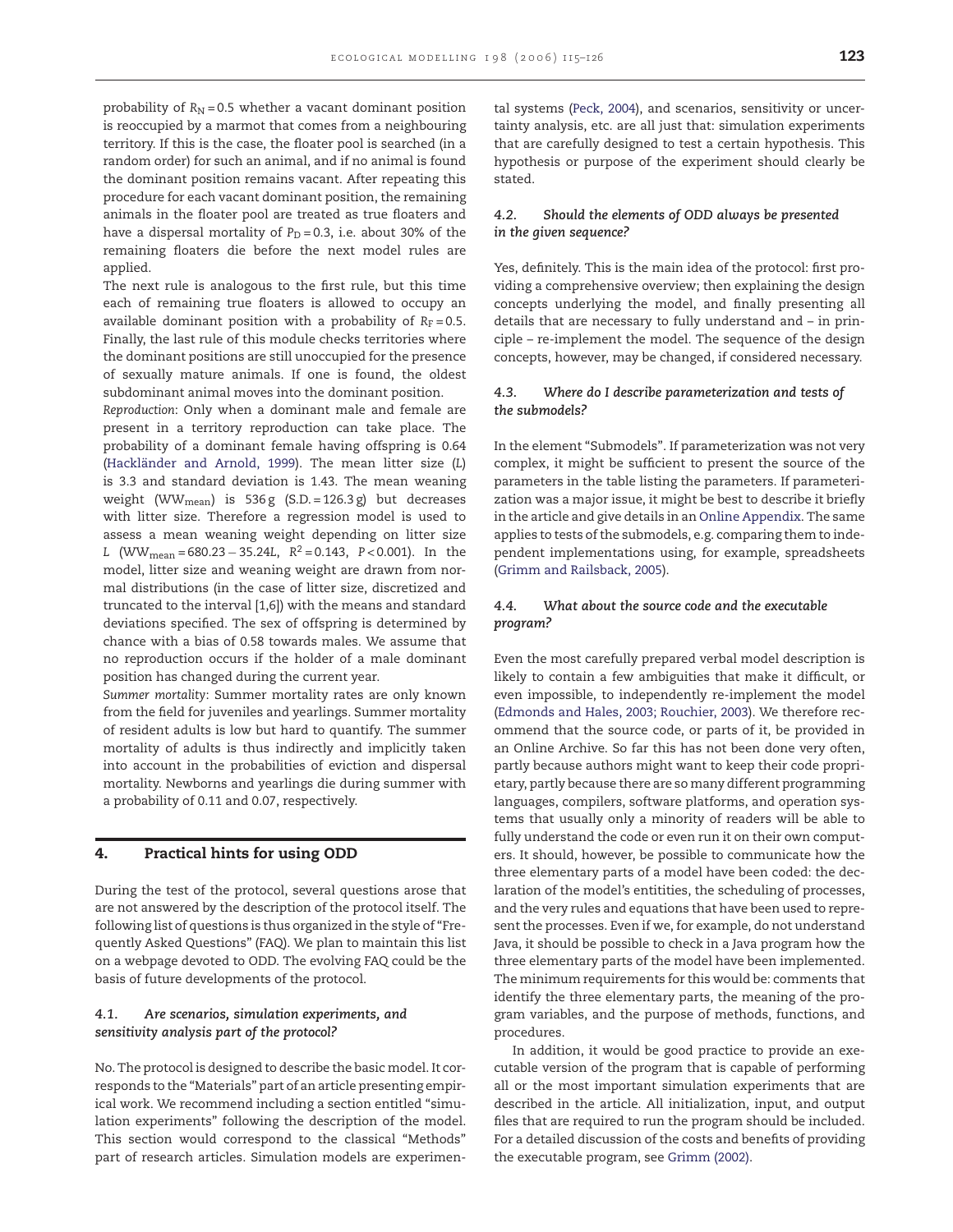## *4.5. Why not use the Unified Modeling Language (UML)?*

UML is indeed a powerful tool to describe object-oriented software in a unifying format (Fowler, 2003). However, the full UML is quite complex and includes numerous types of diagrams that are not at all easy to develop or understand. UML was designed and is developed by professional software engineers. The purpose of ODD, however, was that it can easily be written and understood by ecologists, who usually are not software engineers. Ultimately, something similar to UML should be developed for individual-based and agent-based models: a visual declarative language that is easy to use and can directly be compiled to computer code (tools for translating code to UML and vice versa exist). We recommend reading introductory texts of UML and using the most basic and simple type of diagram, the "class diagram" (see examples in Online Appendix).

## *4.6. How to deal with different journal formats?*

Journals have different format requirements for headlines, number of headline levels, etc. We recommend trying to use the elements labels ("Purpose", "State Variables and Scales") as headlines, because this provides a clear visual guide to readers. If journals are particular about headlines, the elements names should be highlighted by other means.

#### *4.7. In models including human agents, where do we describe memory and behavioural strategies?*

Anything that is used to distinguish individuals is considered a low-level state variable. Memory clearly is represented by such variables. A behavioural strategy is not part of the individual's state if all individuals use the same strategy. If individuals can have different, but fixed strategies, then a variable indicating the strategy used by an individual would be a state variable, and the set of strategies would be submodels. If behavioural strategies vary continuously, then the variables and parameters specifying the behaviour of an individual are the state variables characterizing behaviour.

## *4.8. I find it difficult to clearly describe "scheduling"*

Of all elements of a model description, "scheduling" is the least developed one and, in fact, is simply left out in many descriptions. Verbal descriptions are usually not sufficient to describe the ordering of processes in a model. Flow charts certainly are useful and easy to grasp, but for any scheduling deviating from a linear sequence of processes, pseudo code that exactly corresponds to the code used for simulations should be provided (plus the code itself).

## **5. Discussion**

Regarding the communication and development of individualbased or agent-based models, the current situation is poignantly described by Hales et al. (2003): "Researchers tend to work in isolation, designing all their models from scratch and reporting their results without anyone else reproducing what they found." (Section 1.2). Reproducing results, however, is a *conditio sine qua non* for making simulation models a more rigorous tool for science: "Since almost all simulations are not amenable to formal analysis, the only way they can be verified is via the experimentation of running simulations. If we are to be able to trust the simulations we use, we must independently replicate them." (Edmonds and Hales, 2003, Section 12.2). A similar point is made by Aber (1997).

The ODD protocol is designed as a tool to facilitate the communication and replication of IBMs and agent-based models (ABMs). We consider the protocol as a first step for establishing a more detailed common format of the description of IBMs and ABMs. The test applications of ODD presented in the Online Appendix show that it does not immediately solve all problems of communicating IBMs or ABMs, but is a step in the right direction.

Originally, we expected that the protocol as proposed by Grimm and Railsback (2005) would make the test model descriptions (Online Appendix) quite similar, but this was less so than expected for two reasons. First, the original formulation of the protocol used a terminology, for example "state variables", that was not explicitly defined and therefore variously interpreted in the test applications. We tried to remove this terminological ambiguity in the revised formulation of the protocol. Second, the test situation was somewhat unnatural: existing descriptions of sometimes very complex models were rearranged and slightly revised, but not newly written from scratch. However, we expect that model descriptions will be more homogeneous if written anew, following the protocol presented above.

Still, as can be seen from the example above and in the Online Appendix, differences in the style of the presentation are likely to remain.We have to accept this at the current stage, because the protocol has to compromise between being general enough to include all kinds of individual-based or agentbased models and being specific enough to fulfil its purpose. In particular, the protocol is not specific enough to "force" a more strict use of the language of mathematics. It is, however, a good exercise to take an existing model description, which usually is a mixture of rules, equations, and lengthy explanation, and to keep only the factual description of the model and leave out all motivations, explanations, and justifications.

Besides the current limitations of ODD, however, also the benefits of the protocol became obvious in the test applications. The most important benefits were:

- The model description became easier to write. It was no longer necessary to waste a lot of time thinking about how to structure the text, because the protocol had made those decisions for the authors so that they simply could follow the template.
- The model description became more complete because the protocol reminded the authors of important details that they might have otherwise forgotten to include in the documentation.
- The model description became easier to understand. In one case, for example, the protocol suggested a context for describing a concept that had been confusing to the reviewers of the original paper (emergence). If ODD had been used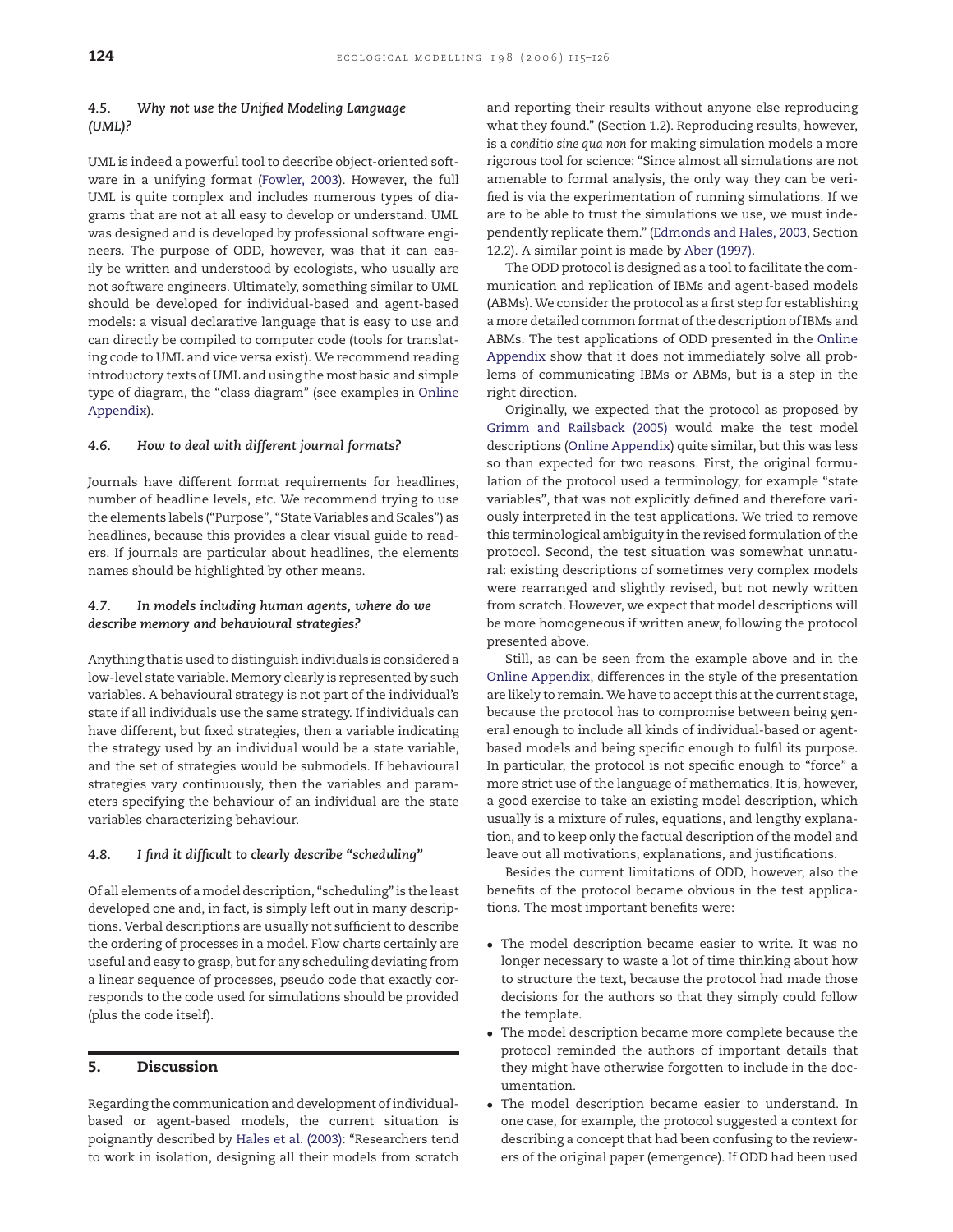before, the review process would have been smoother and the final description would have been clearer.

• The protocol is not only useful for individual-based or agent-based models, but for bottom-up simulation models in general, for example grid-based models. Two of the test applications ("Biological control", "Rangeland management") are not individual-based; here, those design concepts that did not apply were simply ignored.

Once ODD is used by a sufficiently large proportion of modellers, the next step would perhaps be to develop more specific formats for the seven elements of the protocol. For example, UML class diagrams could become standard for giving an overview of state variables and processes; a certain format of pseudo-code describing process scheduling could be developed; a certain style for representing model rules could be established; or we could even identify a limited set of "behavioural primitives" (Ginot et al., 2002) that might be modelled in alternative but compatible ways.

If ODD develops as we envision it, we might after, say, 5–10 years come to the point where the following vision of the IBM developers "software heaven" becomes reality: "modelers could describe their IBM on paper using some kind of language that (1) people can understand intuitively, (2) is widely used throughout ecology, (3) provides 'shorthand' conventions that minimize the effort to describe the IBM rigorously and completely, and (4) can be converted directly into an executable simulator without the possibility of programming errors. After converting the model description into an executable simulator, the modelers then could turn the simulator into a *simulation laboratory* by attaching experimentation tools: probes to collect data; displays to show results visually; controls that automatically generate, execute, and interpret... analysis experiments" (Grimm and Railsback, 2005, p. 271).

We are planning to maintain an ODD webpage (which will be accessible via http://www.ufz.de/oesatools/odd), to regularly evaluate the usage of the protocol, to collect questions and suggestions of users, and to publish new "releases" of the protocol, which should, however, be compatible with earlier releases.

#### **Acknowledgements**

We would like to thank two anonymous reviewers for helpful comments.

## **Appendix A. Supplementary data**

Supplementary data associated with this article can be found, in the online version, at doi:10.1016/j.ecolmodel.2006.04.023.

#### references

- Aber, J.D., 1997. Why don't we believe the models? Bull. Ecol. Soc. Am. 78, 232–233.
- Axelrod, R., 1997. The Complexity of Cooperation: Agent-based Models of Competition and Collaboration. Princeton University Press, Princeton, NJ.
- Billari, F., Prskawetz, A., 2003. Agent-Based Computational Demography: Using Simulation to Improve Our Understanding of Demographic Behaviour. Springer Physica-Verlag, Heidelberg.
- Botkin, D.B., Janak, J.F., Wallis, J.R., 1972. Some ecological consequences of a computer model of forest growth. J. Ecol. 60, 849–873.
- DeAngelis, D.L., Cox, D.K., Coutant, C.C., 1980. Cannibalism and size dispersal in young-of-the-year largemouth bass: experiment and model. Ecol. Model. 8, 133–148.
- DeAngelis, D.L., Gross, L.J., 1992. Individual-Based Models and Approaches in Ecology. Chapman and Hall, New York.
- DeAngelis, D.L., Mooij, W.M., 2005. Individual-based modeling of ecological and evolutionary processes. Annu. Rev. Ecol. Evol. Syst. 36, 147–168.
- Deutschman, D.H., Levin, S.A., Devine, C., Buttel, L., 1997. Scaling from trees to forests: analysis of a complex simulation model. Science 277, 1688, Available at: http://www.sciencemag.org/feature/data/deutschman/

index.htm.

- Dorndorf, N., 1999. Zur Populationsdynamik des Alpenmurmeltiers: Modellierung, Gefährdungsanalyse und Bedeutung des Sozialverhaltens für die Überlebensfähigkeit. Ph.D. Thesis. Philipps-Universität Marburg, Germany.
- Edmonds, B., Hales, D., 2003. Replication, replication, and replication: some hard lessons from model alignment. J. Artif. Soc. Soc. Simul. 6, http://jasss.soc.surrey.ac.uk/6-4/ 11.html.
- Epstein, J., Axtell, R., 1996. Growing Artificial Societies. Social Science from the Bottom Up. Brookins Institution Press/The MIT Press.
- Ford, E.D., 2000. Scientific Method for Ecological Research. Cambridge University Press, Cambridge.
- Fowler, M., 2003. UML Distilled: A Brief Guide to the Standard Object Modeling Language, third ed. Addison–Wesley Professional.
- Gilbert, N., Troitzsch, K., 2005. Simulation for the Social Scientist, second ed. Open University Press, Milton Keynes.
- Ginot, V., Le Page, C., Souissi, S., 2002. A multi-agents architecture to enhance end-user individual-based modelling. Ecol. Model. 157, 23–41.
- Gopen, G.D., Swan, J.A., 1990. The science of scientific writing. Am. Sci. 78, 550–559.
- Grimm, V., 1999. Ten years of individual-based modelling in ecology: What have we learned, and what could we learn in the future? Ecol. Model. 115, 129–148.
- Grimm, V., 2002. Visual debugging: a way of analyzing, understanding, and communicating bottom-up simulation models in ecology. Nat. Res. Model. 15, 23–38.
- Grimm, V., Dorndorf, N., Frey-Roos, F., Wissel, C., Wyszomirski, T., Arnold, W., 2003. Modelling the role of social behavior in the persistence of the alpine marmot *Marmota marmota*. Oikos 102, 124–136.
- Grimm, V., Railsback, S.F., 2005. Individual-Based Modeling and Ecology. Princeton University Press, Princeton, NJ.
- Grimm, V., Wissel, C., 2004. The intrinsic mean time to extinction: a unifying approach to analyzing persistence and viability of populations. Oikos 105, 501–511.
- Grimm, V., Wyszomirski, T., Aikman, D., Uchmanski, J., 1999. Individual-based modelling and ecological theory: synthesis of a workshop. Ecol. Model. 115, 275–282.
- Hackländer, K., Arnold, W., 1999. Male-caused failure of female reproduction and its adaptive value in alpine marmots (*Marmota marmota*). Behav. Ecol. 10, 592–597.
- Hales, D., Rouchier, J., Edmonds, B., 2003. Model-to-model analysis. J. Artif. Soc. Soc. Simul. 6, http://jasss.soc.surrey.ac.uk/6-4/5.html.
- Huckfeldt, R., Johnson, P.E., Sprague, J.D., 2004. Political Disagreement: The Survival of Diverse Opinions within